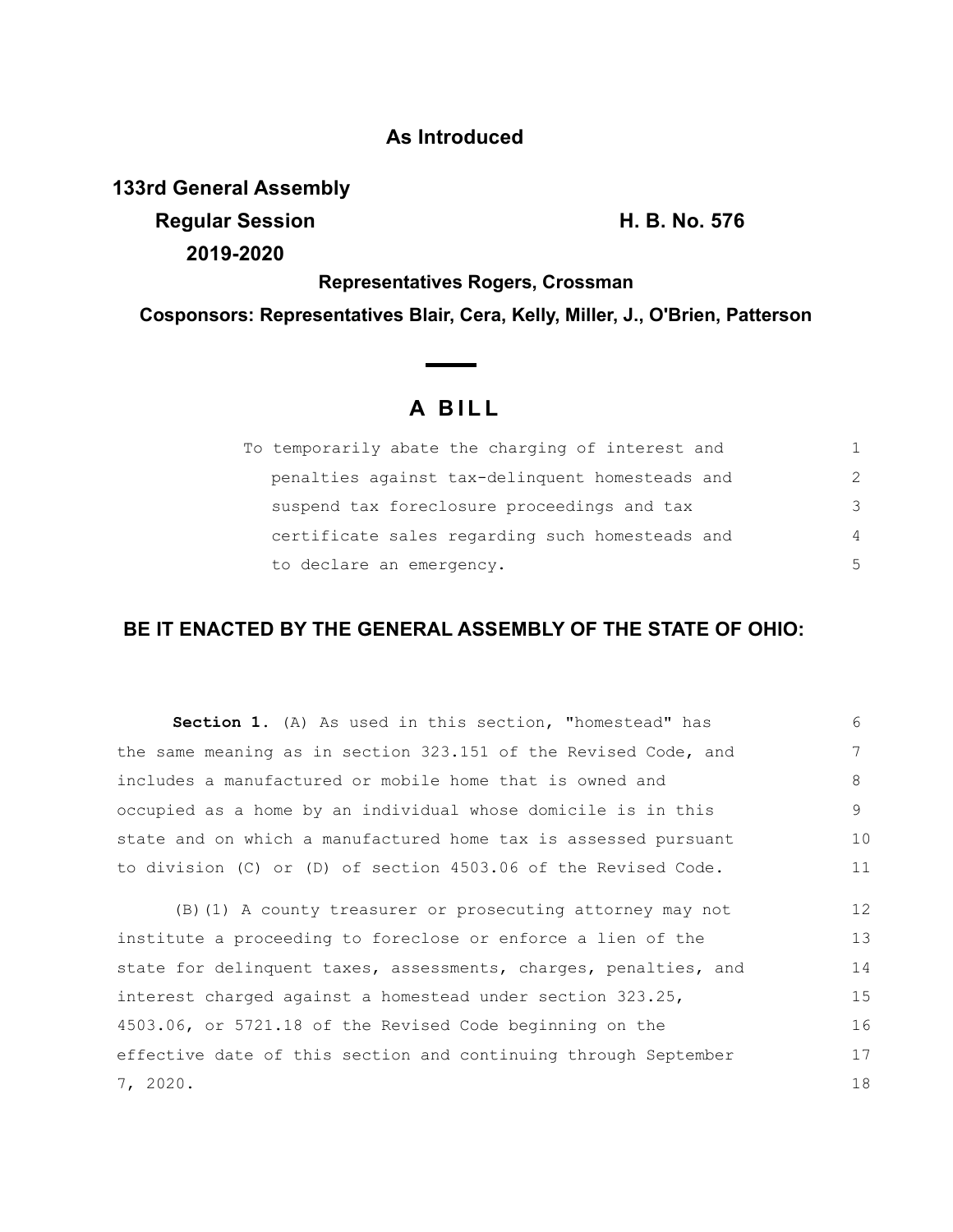## **H. B. No. 576 Page 2 As Introduced**

(2) If a proceeding to foreclose or enforce a lien of the state against a homestead under any of those sections was instituted on or after March 9, 2020, but before the effective date of this section, the county treasurer or prosecuting attorney shall do the following: 19 20 21 22 23

(a) Request, pursuant to the Rules of Civil Procedure, that the proceeding be continued until at least September 8, 2020;

(b) If and only if the court does not approve the request for continuance described in division  $(B)$   $(2)$   $(a)$  of this section, voluntarily dismiss the proceeding pursuant to the Rules of Civil Procedure. A proceeding dismissed under this section shall be without prejudice, and the right to foreclose the lien of the state shall be preserved, subject to division (B)(1) of this section.

(C) A county treasurer shall not sell or transfer a tax certificate under section 5721.32 or 5721.33 of the Revised Code beginning on the effective date of this section and continuing through September 7, 2020, for a parcel that is or upon which is situated a homestead.

(D) The county auditor shall waive or remit any interest or penalties that were or would otherwise be charged against a homestead under section 323.121 or 4503.06 of the Revised Code on or after March 9, 2020, and before September 8, 2020. 39 40 41 42

**Section 2.** This act is hereby declared to be an emergency measure necessary for the immediate preservation of the public peace, health, and safety. The reason for such necessity is to minimize the economic impact to Ohio citizens from the COVID-19 disease outbreak. Therefore, this act shall go into immediate 43 44 45 46 47

24 25 26